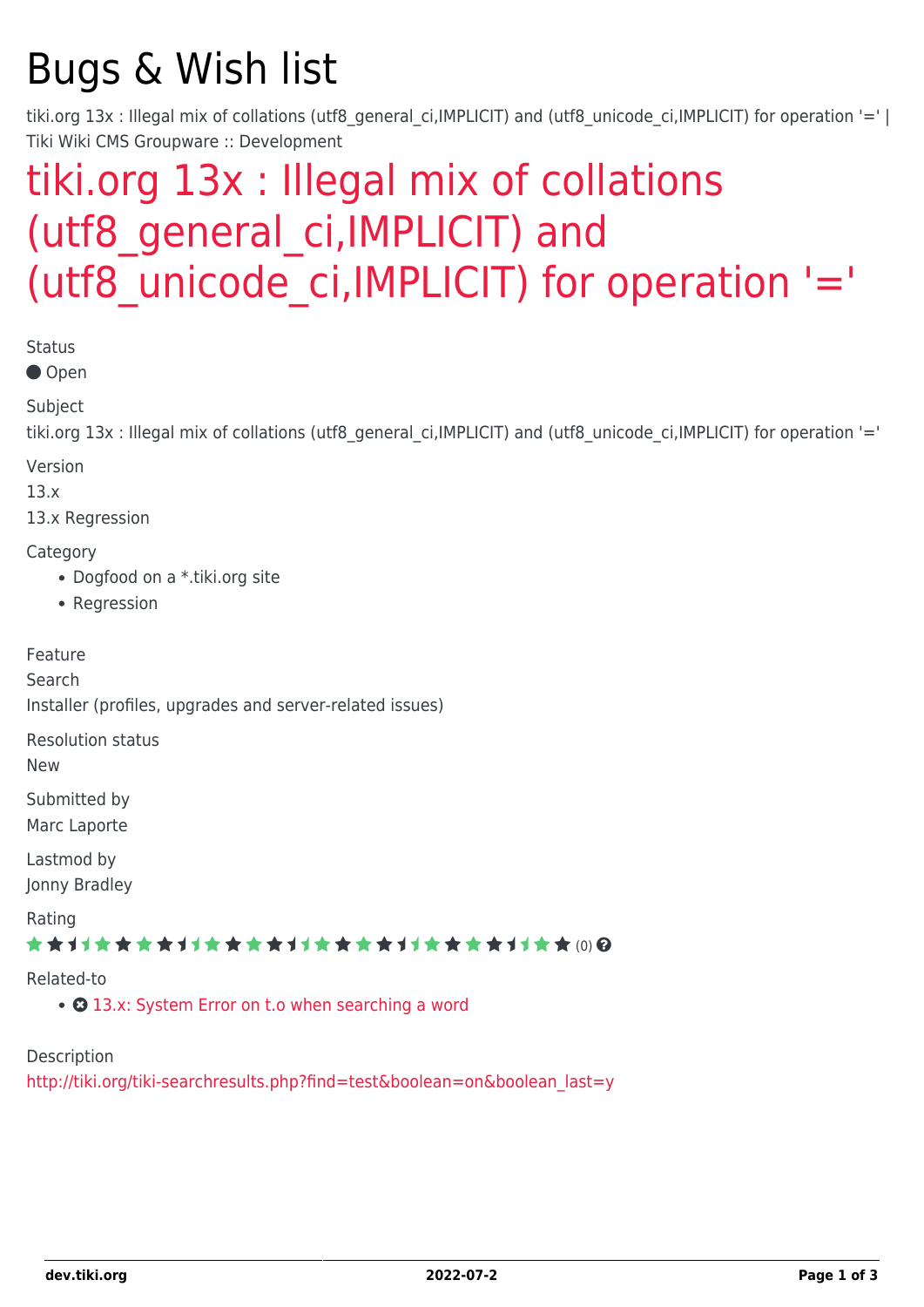

### **System error.**

The following error message was returned:

Illegal mix of collations (utf8 general ci, IMPLICIT) and (utf8 unicode ci, IMPLICIT) for operation '='

The query was:

SELECT DISTINCT c. title`AS name, LEFT(c. `data`, 240) AS data, p. `hits` AS hits, c. `commentDate` AS lastModif, CONCAT(p. pageName `,': ',c. `title') AS pageName,outputType ,p. `pageName` AS id1,c. `threadId` AS id2, MATCH(c.'title',c.'data') AGAINST ('test' IN BOOLEAN MODE) AS relevance FROM 'tiki comments' c, 'tiki pages' p left join 'tiki output' on 'tiki output'.'entityld' = p.'pageName' WHERE c.'objectType' = 'wiki page' AND p.'pageName'=c.'object' AND MATCH(c.'title',c.'data') AGAINST ('test' IN BOOLEAN MODE) ORDER BY relevance desc, p.'hits'

٥

☆ 自

 $8 - Google$ 

The built query was likely:

SELECT DISTINCT c. title` AS name, LEFT(c. data`, 240) AS data, p. hits` AS hits, c. commentDate` AS lastModif, CONCAT(p.`pageName`,': ',c.`title`) AS pageName,outputType ,p.`pageName` AS id1,c.`threadId` AS id2, MATCH(c.`title`,c.`data`) AGAINST ('test' IN BOOLEAN MODE) AS relevance FROM `tiki\_comments` c, `tiki\_pages` p left join 'tiki\_output' on 'tiki\_output'.'entityld' = p.'pageName' WHERE c.'objectType' = 'wiki page' AND p.'pageName'=c.'object' AND MATCH(c.'title',c.'data') AGAINST ('test' IN BOOLEAN MODE) ORDER BY relevance desc, p.'hits'

**Workaround** 

Seems to be caused by [r51977](http://sourceforge.net/p/tikiwiki/code/51977) - can't work out how to fix it even though i do get the same problem on my local 13.x, sorry

Workaround would be to use unified search?

Importance 8 Easy to solve? 3 Priority 24 Demonstrate Bug (Tiki 19+) Please demonstrate your bug on show2.tikiwiki.org Version: trunk ▼ [Create show2.tikiwiki.org instance](#page--1-0) Ticket ID 5360 Created Thursday 24 July, 2014 18:19:29 GMT-0000